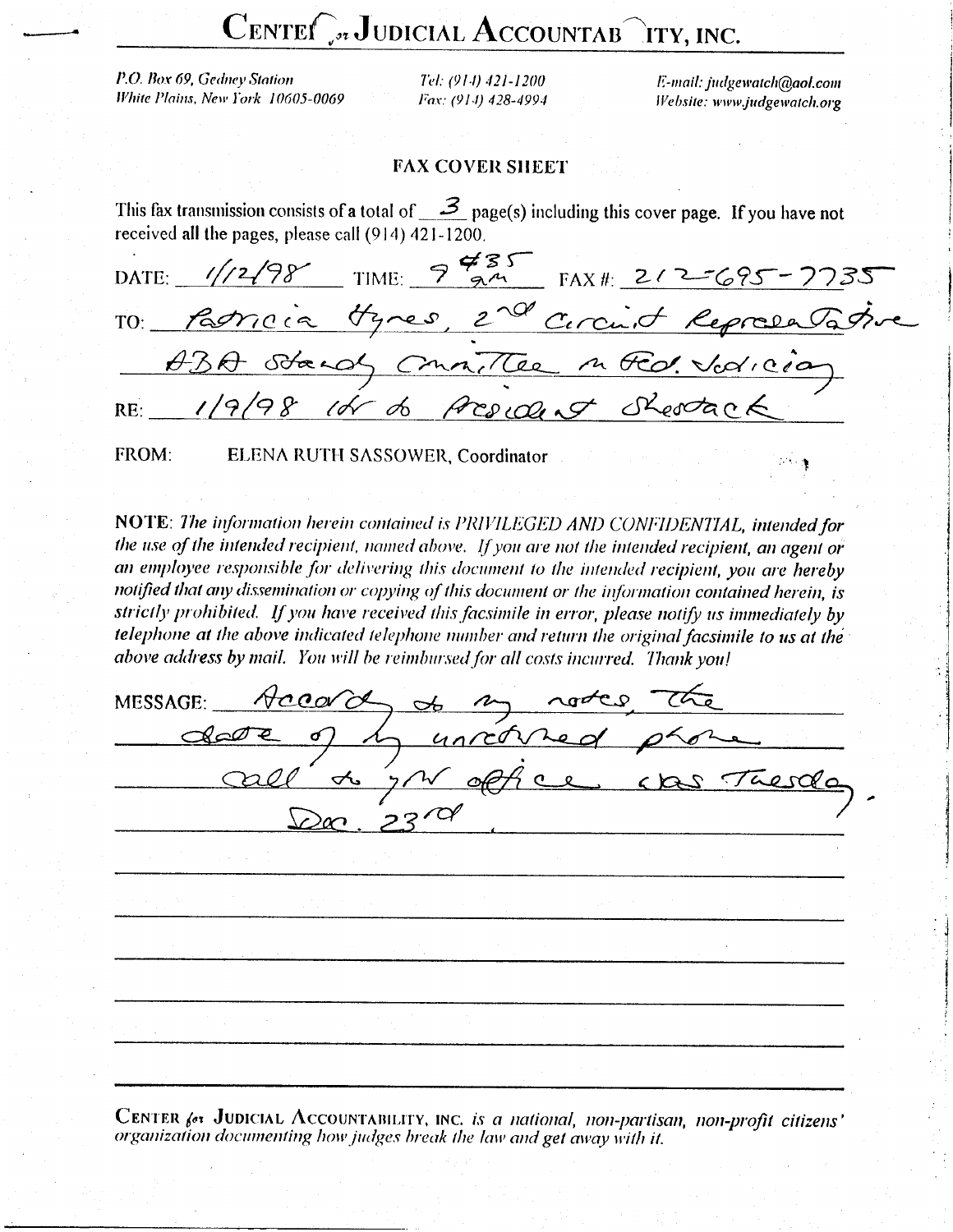## CENTER for JUDICIAL ACCOUNTABILITY, INC.

P.O. Box 69, Gedney Station White Plains, New York 10605-0069

Tel. (914) 421-1200 Fax (914) 428-4994 E-Mail: judgewatch@aol.com Web site: www.judgewatch.org

## BY FAX: 215-977-2346 5 pages AND BY MAIL

ir-

January 9, 1998

Jerome J. Shestack. President American Bar Association c/o Wolf, Block, Schorr & Solis-Cohen l2th Floor Packard Building S.E. Corner l5th & Chestnut Streets Philadelphia, Pennsylvania 19102-2678

Dear President Shestack:

Ĵ.

Following up our yesterday's fax requesting that the ABA notify the New York State Senate Judiciary Committee that it is reviewing the favorable rating it conferred on Mr. O'Rourke in connection with his candidacy for a federal judgeship and/or seeking an advisory opinion from its Standing Committee on Ethics and Professional Responsibility asto its duty to withdraw that rating, based on our 1992 critique, enclosed is our letter of today's date to the State Senate Judiciary Committee. The Committee's telephone number is 516-455-2071.

Later today, if not already, you should be receiving the materials we express mailed to you yesterday. In addition to a "hard copy'' of the fax, we enclosed: (l) CJA's December 23rd letter to the Governor's counsel, James McGuire, calling upon the Governor to withdraw Mr. O'Rourke's nomination; (2) CJA's December 26th letter to Mr. O'Rourke, calling upon him to substantiate the "highly qualified" rating he received from the State Judicial Screening Committee; (3) CJA's December 29th letter to the members of the State Judicial Screening Committee, calling upon them to retract that rating; and (4) CJA's January 7th letter to New York State Chief Judge Judith Kaye, calling upon her assistance and intervention.

For your convenience, we also enclosed our "Correspondence Compendium II": collecting our correspondence to and from the ABA from May 1992 through November 1993 on the subject of our 1992 critique and its obligation to retract its favorable rating of Mr. O'Rourke. This, in addition to its obligation to take corrective steps to address the severe dysfunction of the judicial screening process which our critique documented. That Compendium is one of three Correspondence Compendia which<br>we transmitted to the U.S. Senate Judiciary Committee as part of our May 27, 1996 letter, addressed to Chairman Hatch. A copy of that letter, as it appears in the official record of the Senate Judiciary Committee's May 21, 1996 Hearing on "The Role of the American Bar Association in the Judicial